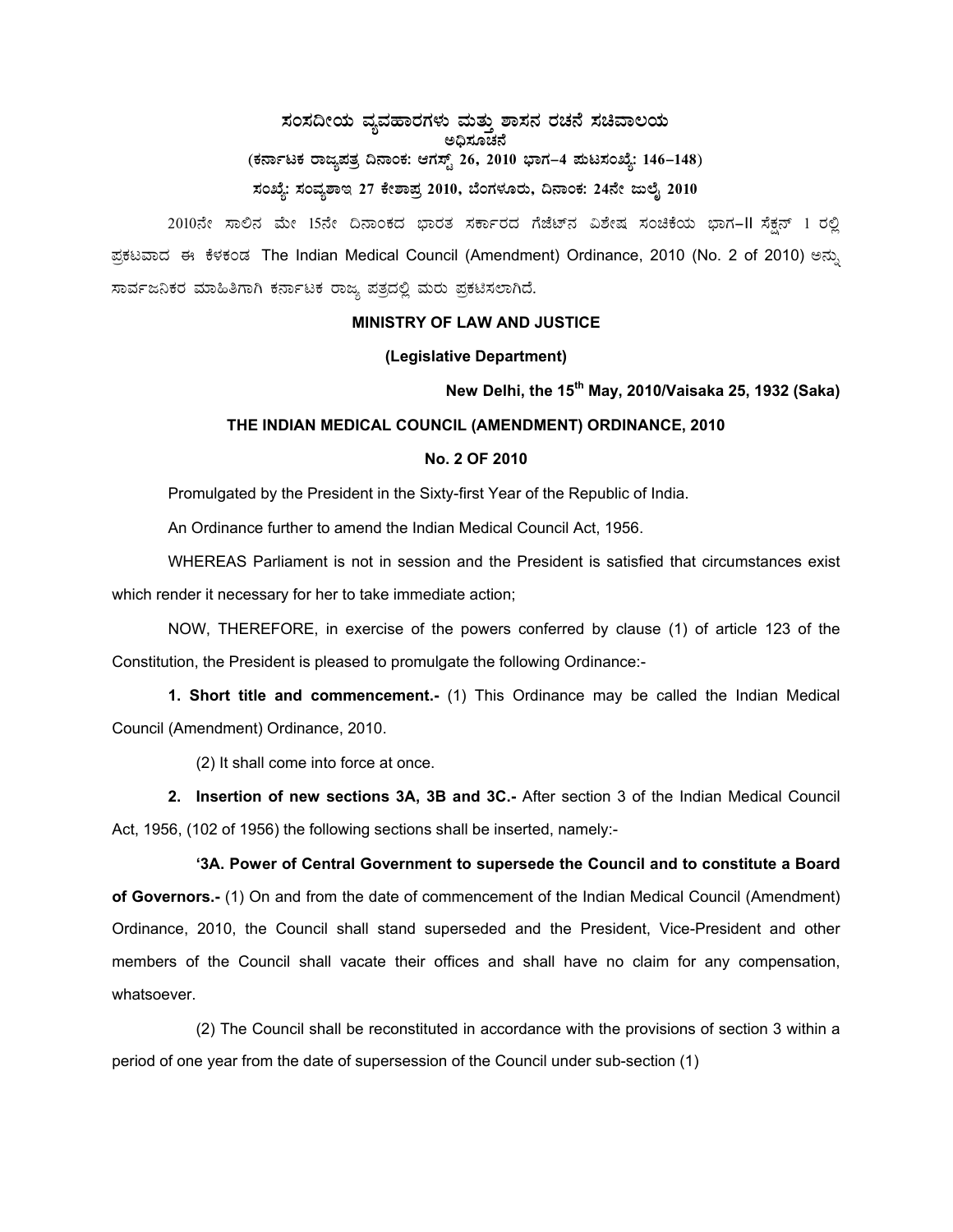(3) Upon the supersession of the Council under sub-section (1) and until a new Council is constituted in accordance with section 3, the Board of Governors constituted under sub-section (4) shall exercise the powers and perform the functions of the Council under this Act.

 (4) The Central Government shall, by notification in the Official Gazette, constitute the Board of Governor by which shall consist of not more than seven persons as its members, who shall be persons of eminence and of unimpeachable integrity in the fields of medicine and medical education, and who may be either nominated members or members, ex officio, to be appointed by the Central Government, one of whom shall be named by the Central Government as the Chairperson of the Board of Governors.

 (5) The Chairperson and the other members, other than the members, ex officio, shall be entitled to such sitting fee and travelling and other allowances as may be determined by the Central Government.

 (6) The Board of Governors shall meet at such time and places and shall observe such rules of procedure in regard to the transaction of business at its meetings as is applicable to the Council.

 (7) Two-third of the members of the Board of Governors shall constitute the quorum for its meetings.

(8) No act or proceedings of the Board of Governors shall be invalid merely by reason of-

(a) any vacancy in, or any defect in the constitution of, the Board of Governors; or

 (b) any irregularity in the procedure, of the Board of Governors not affecting the merits of the case.

 (9) A member having any financial or other interest in any matter coming before the Board of Governors for decision, shall disclose his interest in the matter before he may, if allowed by the Board of Governors, participate in such proceedings.

 (10) The Chairperson and other members of the Board of Governors shall hold office during the pleasure of the Central Government.

**3B. Certain modifications of the Act.-** During the period when the Council stands superseded,-

 (a) the provisions of this Act shall be construed as if for the word "Council", the words "Board of Governors" were substituted;

(b) the Board of Governors shall-